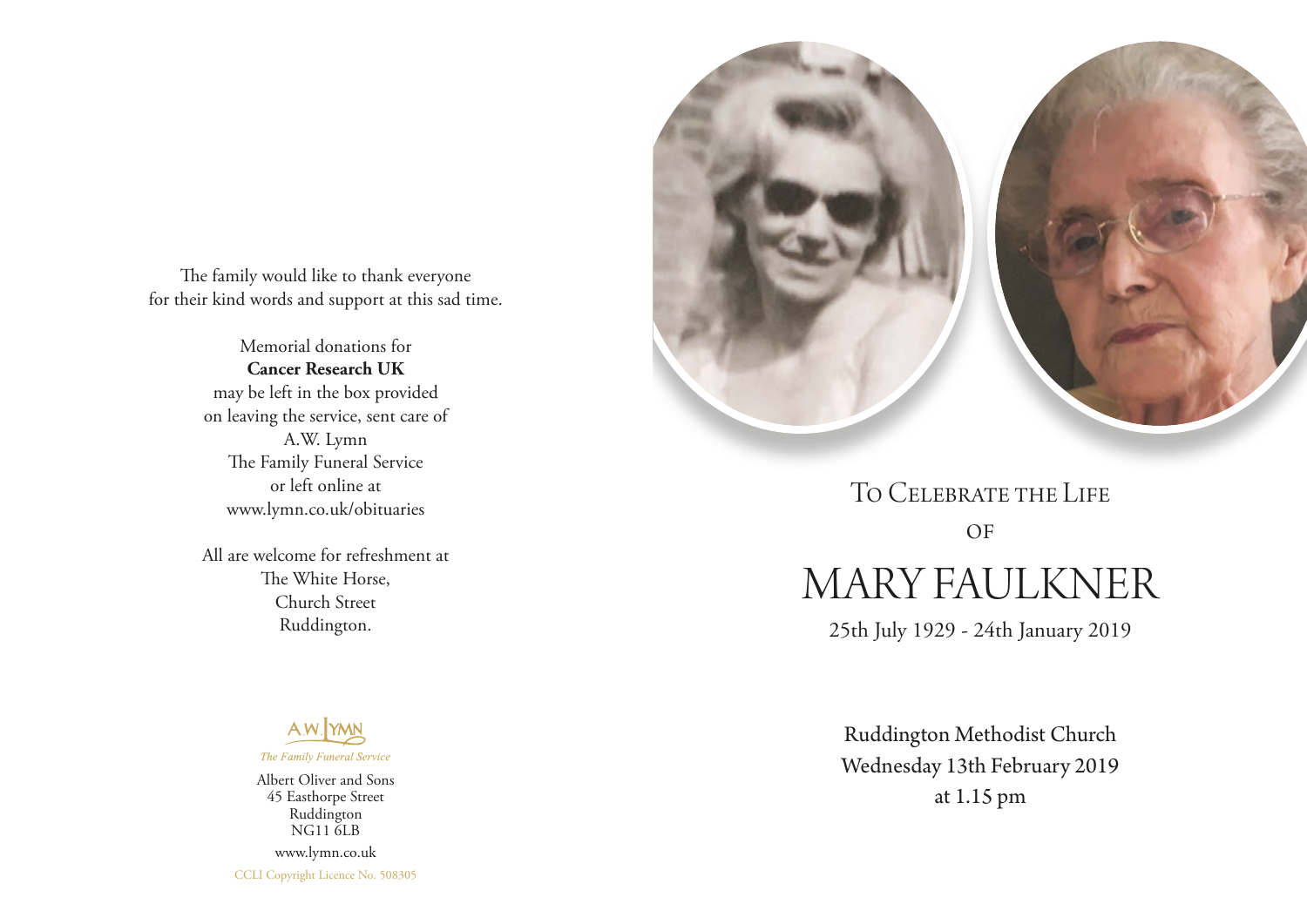# **FINAL PRAYERS AND BLESSING**

# **EXIT MUSIC** Over The Rainbow

# ORDER *of* SERVICE

**ENTRANCE MUSIC** Queen Of My Heart by Westlife

**WELCOME AND INTRODUCTION**

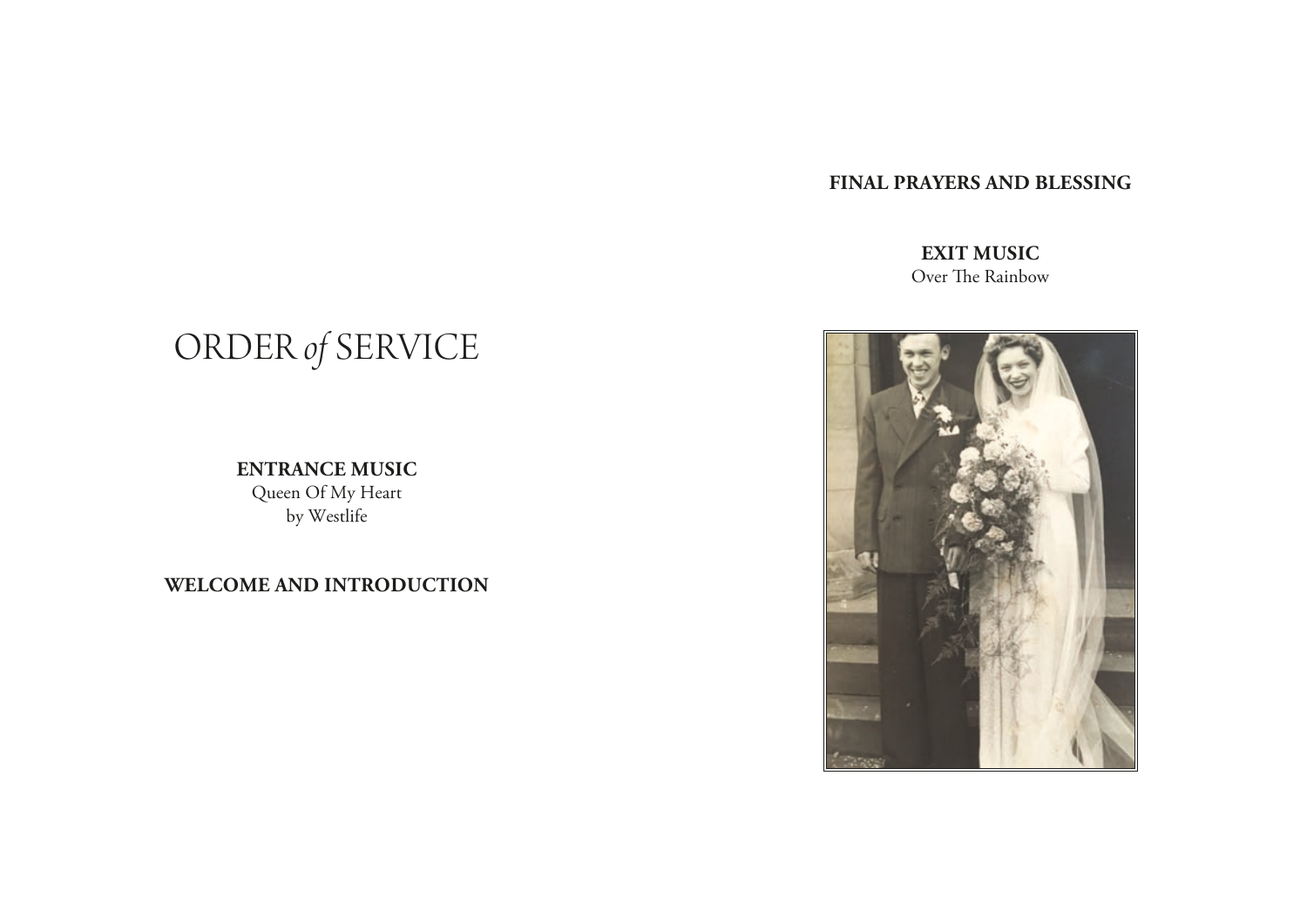### **HYMN**

The Lord's my Shepherd, I'll not want; He makes me down to lie In pastures green; He leadeth me The quiet waters by.

My soul He doth restore again, And me to walk doth make Within the paths of righteousness, E'en for His own Name's sake.

Yea, though I walk through death's dark vale, Yet will I fear none ill; For Thou art with me, and Thy rod And staff me comfort still.

> My table Thou hast furnishèd In presence of my foes; My head Thou dost with oil anoint, And my cup overflows.

Goodness and mercy all my life Shall surely follow me; And in God's house for evermore My dwelling-place shall be. *Scottish Psalter (1650)*

#### **HYMN**

Amazing grace, how sweet the sound That saved a wretch like me! I once was lost, but now am found, Was blind, but now I see.

'Twas grace that taught my heart to fear, And grace my fears relieved; How precious did that grace appear The hour I first believed!

Through many dangers, toils and snares I have already come: 'Tis grace has brought me safe thus far, And grace will lead me home.

The Lord has promised good to me, His word my hope secures; He will my shield and portion be As long as life endures.

Yes, when this flesh and heart shall fail, And mortal life shall cease: I shall possess, within the veil, A life of joy and peace.

When we've been there ten thousand years, Bright shining as the sun, We've no less days to sing God's praise Than when we'd first begun. *John Newton (1725-1807)*